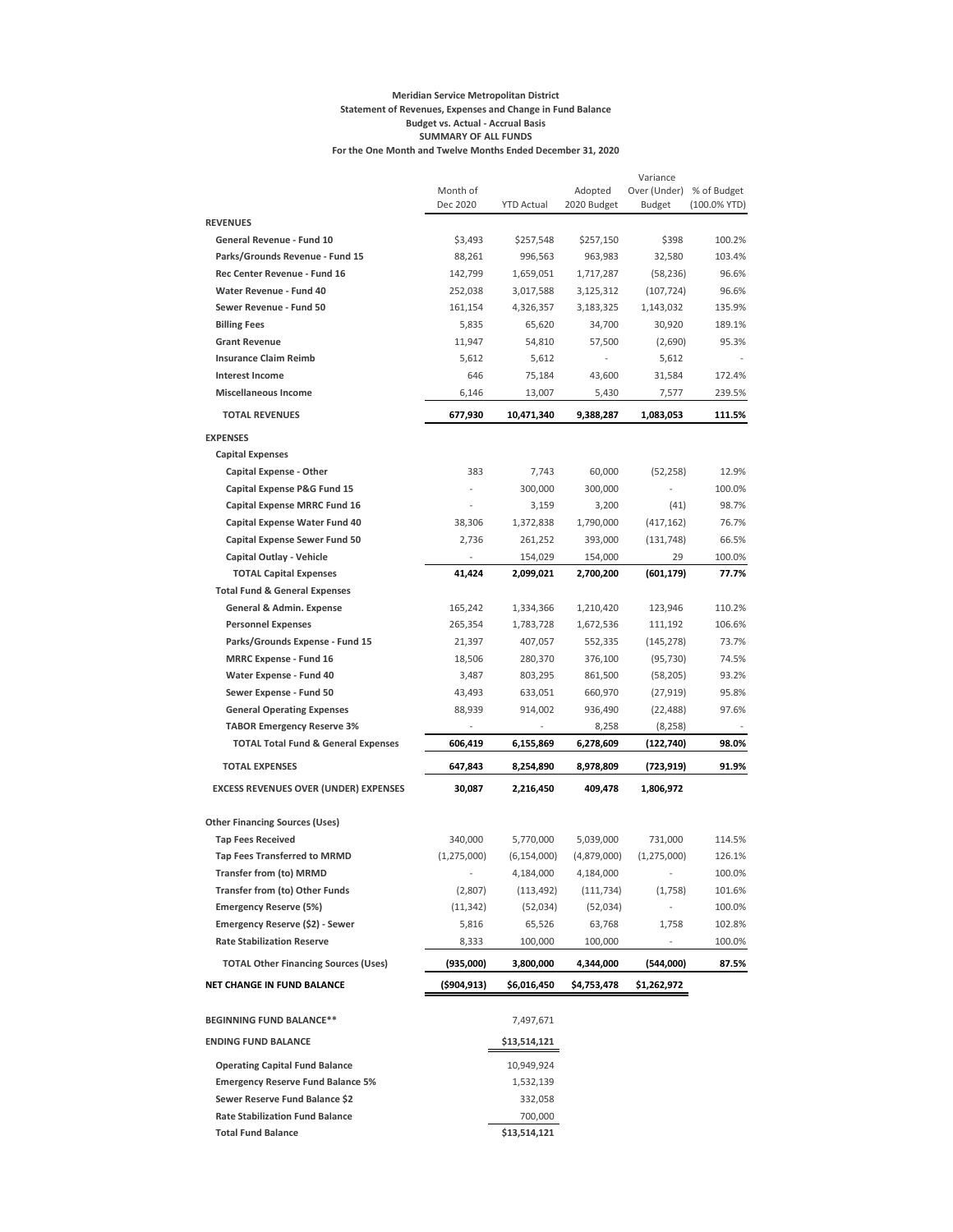## **Meridian Service Metropolitan District Statement of Revenues, Expenses and Change in Fund Balance Budget vs. Actual - Accrual Basis General Fund**

**For the One Month and Twelve Months Ended December 31, 2020**

|                                   |                              |           |                          | Variance                 |             |
|-----------------------------------|------------------------------|-----------|--------------------------|--------------------------|-------------|
|                                   |                              |           |                          | Over                     | % of Budget |
|                                   | Month of                     |           | Adopted                  | (Under)                  | (100.0%     |
|                                   | Dec 2020                     |           | YTD Actual 2020 Budget   | <b>Budget</b>            | YTD)        |
| <b>REVENUES</b>                   |                              |           |                          |                          |             |
| <b>IGA - Meridian Ranch</b>       | $\frac{1}{2}$                | \$220,000 | \$220,000                | $\overline{\phantom{a}}$ | 100.0%      |
| <b>AT&amp;T Lease</b>             | 1,445                        | 17,334    | 17,350                   | (16)                     | 99.9%       |
| <b>Newsletter Contrib.</b>        | $\qquad \qquad \blacksquare$ | 4,800     | 4,800                    | $\overline{\phantom{a}}$ | 100.0%      |
| <b>MSMD Office Sub-Lease</b>      | 2,048                        | 15,414    | 15,000                   | 414                      | 102.8%      |
| <b>Grant Revenue</b>              | 1,586                        | 15,000    | 18,000                   | (3,000)                  | 83.3%       |
| <b>Interest Income</b>            | 165                          | 11,363    | 11,500                   | (137)                    | 98.8%       |
| <b>Miscellaneous Income</b>       | 135                          | 135       |                          | 135                      |             |
| <b>TOTAL REVENUES</b>             | 5,378                        | 284,046   | 286,650                  | (2,604)                  | 99.1%       |
| <b>EXPENSES</b>                   |                              |           |                          |                          |             |
| <b>Accounting</b>                 | 49                           | 988       | 1,300                    | (312)                    | 76.0%       |
| <b>Audit</b>                      |                              | 29,149    | 29,250                   | (102)                    | 99.7%       |
| <b>Payroll &amp; HR Services</b>  | 4,459                        | 42,221    | 41,000                   | 1,221                    | 103.0%      |
| <b>Election Expense</b>           |                              | 4,622     | 5,000                    | (378)                    | 92.4%       |
| <b>Engineering/Consulting</b>     | 55                           | 592       | 600                      | (8)                      | 98.7%       |
| Legal                             | 5,282                        | 74,689    | 70,000                   | 4,689                    | 106.7%      |
| <b>Personnel Expenses</b>         | 2,507                        | 16,808    | 17,100                   | (292)                    | 98.3%       |
| <b>Copier - Contract Expenses</b> | 181                          | 3,177     | 3,500                    | (323)                    | 90.8%       |
| IT/Computer/Software              | 35                           | 2,665     | 3,500                    | (835)                    | 76.1%       |
| <b>Rent - Shared</b>              | 3,549                        | 42,376    | 42,500                   | (124)                    | 99.7%       |
| <b>Telephone &amp; Internet</b>   | 43                           | 519       | 525                      | (6)                      | 98.8%       |
| Telephone & Internet - Shared     | 725                          | 7,398     | 7,500                    | (102)                    | 98.6%       |
| <b>Utilities - Shared</b>         | 577                          | 5,964     | 6,500                    | (536)                    | 91.8%       |
| <b>Supplies</b>                   | 79                           | 831       | 1,000                    | (169)                    | 83.1%       |
| Licenses, Certs & Memberships     | $\overline{\phantom{0}}$     | 247       | 500                      | (253)                    | 49.4%       |
| <b>Subscriptions</b>              | 163                          | 766       | 700                      | 66                       | 109.5%      |
| <b>Bank Charges</b>               | 30                           | 454       | 500                      | (46)                     | 90.9%       |
| <b>Public Information</b>         | 10                           | 32,199    | 35,100                   | (2,901)                  | 91.7%       |
| <b>Meals &amp; Entertainment</b>  |                              | 95        | 200                      | (105)                    | 47.7%       |
| <b>Miscellaneous Expense</b>      | ÷                            | 35        | 1,000                    | (965)                    | 3.5%        |
| <b>COVID Expense</b>              | 334                          | 6,269     | 8,000                    | (1,731)                  | 78.4%       |
| Insurance                         | 226                          | 2,718     | 2,750                    | (32)                     | 98.8%       |
| <b>Customer Refunds Tracking</b>  | $\overline{\phantom{a}}$     | 63        | $\overline{\phantom{a}}$ | 63                       |             |
| Vehicle, Equipment & Travel       | 123                          | 1,453     | 1,500                    | (47)                     | 96.8%       |
| <b>TABOR Emergency Reserve 3%</b> | $\overline{\phantom{0}}$     |           | 8,258                    | (8, 258)                 |             |
| <b>TOTAL EXPENSES</b>             | 18,427                       | 276,299   | 287,783                  | (11,484)                 | 96.0%       |
| <b>NET CHANGE IN FUND BALANCE</b> | ( \$13,049)                  | \$7,747   | (51, 133)                | \$8,880                  |             |
| <b>BEGINNING FUND BALANCE**</b>   |                              | 59,316    |                          |                          |             |
|                                   |                              |           |                          |                          |             |
| <b>ENDING FUND BALANCE</b>        |                              | \$67,063  |                          |                          |             |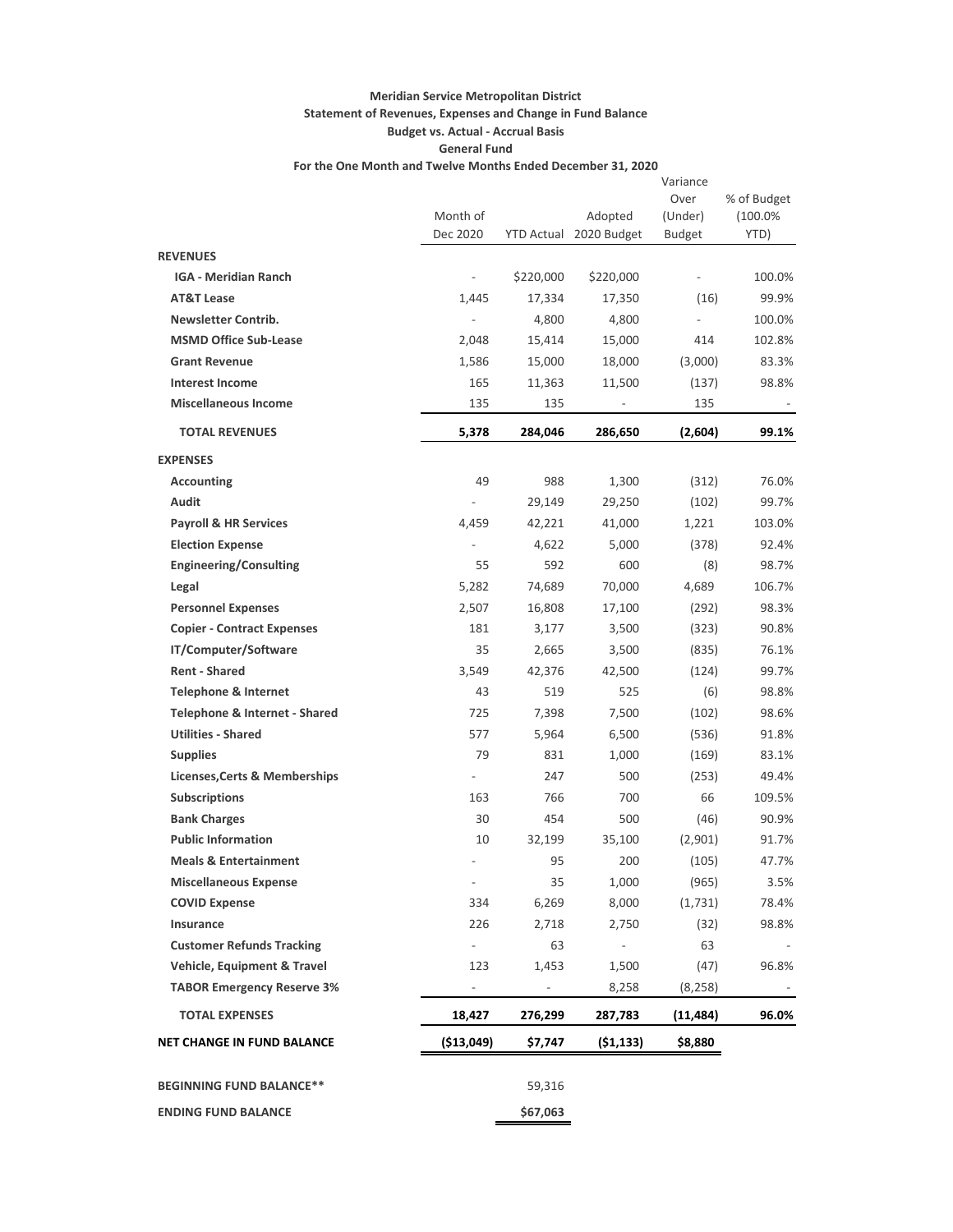#### **Meridian Service Metropolitan District Statement of Revenues, Expenses and Change in Fund Balance Budget vs. Actual - Accrual Basis Parks & Grounds Fund For the One Month and Twelve Months Ended December 31, 2020**

Month of<br>Dec 2020 Dec 2020 YTD Actual 2020 Budget Adopted Variance Over (Under) Budget % of Budget (100.0% YTD) **REVENUES Parks & Grounds Fees** \$74,070 \$836,210 \$806,996 \$29,214 103.6% **Street Lighting Fees** 160,191 160,353 156,987 3,366 102.1% **Billing Fees** 1,459 16,405 - 16,405 - 16,405 - 16,405 - 16,405 **Grant Revenue** 7,875 30,300 37,000 (6,700) 81.9% **Interest Income** 16 1,147 - 1,147 - 1,147 **Miscellaneous Income** 532 1,046 - 1,046  **TOTAL REVENUES 98,142 1,045,460 1,000,983 44,477 104.4% EXPENSES General & Admin. Expense Accounting** 196 4,102 6,000 (1,898) 68.4% **Customer Billing Services** 949 10,879 14,200 (3,321) 76.6% **Engineering/Consulting** 216 3,942 3,500 442 112.6% **Legal** - 390 2,500 (2,110) 15.6% **Personnel Expenses** 24,899 162,850 159,828 3,022 101.9% **General Operations - Admin** 314 6,056 4,500 1,556 134.6%  **TOTAL General & Admin. Expense 26,573 188,220 190,528 (2,308) 98.8% Operating Expense Landscape Repair & Maint.** 19,441 344,385 411,835 (67,450) 83.6% **Hardscape Repair & Maint.** - 48,123 55,500 (7,377) 86.7% **Park Maint.** 898 12,031 55,000 (42,969) 21.9% **Pond Maint.** 1,058 2,518 30,000 (27,482) 8.4% **Utilities** 13,610 161,237 155,530 5,707 103.7% **Insurance** 920 11,252 12,000 (748) 93.8% **Recoverable Expenses** - - 2,000 (2,000) - **Vehicle, Equipment & Travel** 238 8,833 9,000 (167) 98.1%  **TOTAL Operating Expense 36,165 588,379 730,865 (142,486) 80.5% Capital Outlay - Vehicle** 18,634 19,000 (366) 98.1%  **TOTAL EXPENSES 62,738 795,233 940,393 (145,160) 84.6% EXCESS REVENUES OVER (UNDER) EXPENSES 35,404 250,227 60,590 189,637 Other Financing Sources (Uses) Transfer from (to) Other Funds Transfer from (to) Capital** (145,995) (783,978) (783,978) - 100.0% **Transfer from (to) Sewer Fund** 187,500 750,000 750,000 - 100.0% **Transfer from (to) Emer Reserve** 23,842 202,034 202,034 - 100.0%

| NET CHANGE IN FUND BALANCE                  | \$76,910 | \$216.249  | \$26.612   | \$189.637                |        |
|---------------------------------------------|----------|------------|------------|--------------------------|--------|
| <b>TOTAL Other Financing Sources (Uses)</b> | 41,506   | (33,978)   | (33,978)   |                          | 100.0% |
| <b>TOTAL Emergency Reserves</b>             | (23,009) | (192, 034) | (192, 034) |                          | 100.0% |
| <b>Rate Stabilization Reserve</b>           | 833      | 10.000     | 10.000     |                          | 100.0% |
| <b>Emergency Reserve (5%)</b>               | (23.842) | (202, 034) | (202, 034) |                          | 100.0% |
| <b>Emergency Reserves</b>                   |          |            |            |                          |        |
| <b>TOTAL Transfer from (to) Other Funds</b> | 64.514   | 158.056    | 158.056    |                          | 100.0% |
| <b>Transfer from (to) Rate Stabil</b>       | (833)    | (10,000)   | (10,000)   |                          | 100.0% |
| <b>Transfer from (to) Emer Reserve</b>      | 23,842   | 202.034    | 202,034    |                          | 100.0% |
| <b>Transfer from (to) Sewer Fund</b>        | 187,500  | 750,000    | 750.000    |                          | 100.0% |
| Transfer from (to) Capital                  | 145,995) | (183,918)  | (783,978)  | $\overline{\phantom{a}}$ | 100.U% |

| <b>BEGINNING FUND BALANCE**</b>          | 150,488   |
|------------------------------------------|-----------|
| <b>ENDING FUND BALANCE</b>               | \$366,737 |
| <b>Operating Capital Fund Balance</b>    | 211.733   |
| <b>Emergency Reserve Fund Balance 5%</b> | 145.004   |
| <b>Rate Stabilization Fund Balance</b>   | 10,000    |
| <b>Total Fund Balance</b>                | \$366,737 |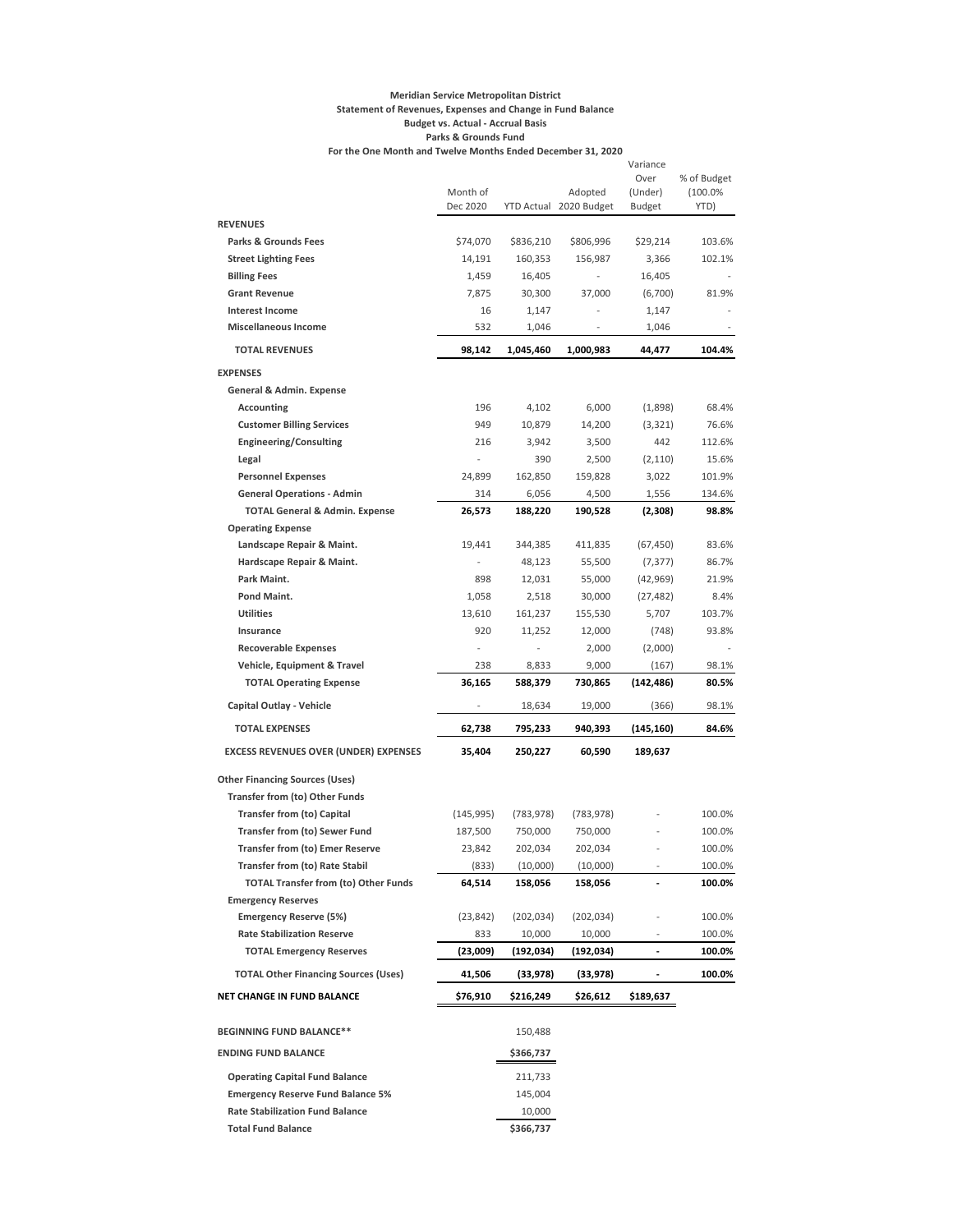#### **Meridian Service Metropolitan District Statement of Revenues, Expenses and Change in Fund Balance Budget vs. Actual - Accrual Basis Recreation Center Fund For the One Month and Twelve Months Ended December 31, 2020**

|                                              |                      |                   |                | Variance                     |                 |
|----------------------------------------------|----------------------|-------------------|----------------|------------------------------|-----------------|
|                                              | Month of<br>Dec 2020 |                   | Adopted        | Over (Under) % of Budget     |                 |
| <b>REVENUES</b>                              |                      | <b>YTD Actual</b> | 2020 Budget    | <b>Budget</b>                | $(100.0\%$ YTD) |
| <b>Recreation Center Service Fees</b>        | \$141,261            | \$1,593,368       | \$1,570,287    | \$23,081                     | 101.5%          |
| <b>Fee Based Programming</b>                 | 1,484                | 48,036            | 112,000        | (63, 964)                    | 42.9%           |
| <b>MRRC Concession Sales</b>                 | 54                   | 1,347             | $\overline{a}$ | 1,347                        |                 |
| <b>Falcon Freedom Days Revenue</b>           | ÷,                   | 16,300            | 35,000         | (18,700)                     | 46.6%           |
| <b>Billing Fees</b>                          | 1,459                | 16,405            |                | 16,405                       |                 |
| <b>Grant Revenue</b>                         | 1,486                | 6,960             |                | 6,960                        |                 |
| <b>Miscellaneous Income</b>                  | 877                  | 1,794             |                | 1,794                        |                 |
|                                              |                      |                   |                |                              |                 |
| <b>TOTAL REVENUES</b>                        | 146,621              | 1,684,209         | 1,717,287      | (33,078)                     | 98.1%           |
| <b>EXPENSES</b>                              |                      |                   |                |                              |                 |
| General & Admin. Expense                     |                      |                   |                |                              |                 |
| <b>Accounting</b>                            | 323                  | 6,791             | 11,000         | (4,209)                      | 61.7%           |
| <b>Customer Billing Services</b>             | 1,527                | 17,509            | 23,000         | (5,491)                      | 76.1%           |
| <b>Engineering/Consulting</b>                | 356                  | 4,303             | 5,200          | (897)                        | 82.8%           |
| Legal                                        | L,                   | 1,276             | 5,000          | (3, 725)                     | 25.5%           |
| <b>Personnel Expenses</b>                    | 121,775              | 872,754           | 788,908        | 83,846                       | 110.6%          |
| <b>General Operations - Admin</b>            | 2,803                | 43,322            | 37,150         | 6,172                        | 116.6%          |
| <b>TOTAL General &amp; Admin. Expense</b>    | 126,784              | 945,955           | 870,258        | 75,697                       | 108.7%          |
| <b>Operating Expense</b>                     |                      |                   |                |                              |                 |
| <b>Programming Supplies</b>                  | 2,603                | 58,520            | 52,300         | 6,220                        | 111.9%          |
| <b>Building Maint.</b>                       | 4,095                | 87,412            | 134,500        | (47,088)                     | 65.0%           |
| Grounds Maint.                               | ÷,                   | 1,056             | 2,000          | (944)                        | 52.8%           |
| Pool Maint.                                  | 9,263                | 53,023            | 76,500         | (23, 477)                    | 69.3%           |
| <b>MRRC Security</b>                         | 710                  | 4,867             | 5,800          | (933)                        | 83.9%           |
| Exercise Equip. & Furn.-Replace              | ÷,                   | 39,889            | 40,000         | (111)                        | 99.7%           |
| <b>MR Community Events</b>                   | 1,836                | 7,868             | 15,000         | (7, 132)                     | 52.5%           |
| <b>Falcon Freedom Days Expenses</b>          |                      | 27,735            | 50,000         | (22, 265)                    | 55.5%           |
| <b>Utilities</b>                             | 17,376               | 142,025           | 175,710        | (33, 685)                    | 80.8%           |
| Insurance                                    | 1,475                | 18,128            | 17,000         | 1,128                        | 106.6%          |
| Vehicle, Equipment & Travel                  | 242                  | 1,849             | 5,000          | (3, 151)                     | 37.0%           |
| <b>TOTAL Operating Expense</b>               | 37,599               | 442,373           | 573,810        | (131, 437)                   | 77.1%           |
| Capital Outlay - Vehicle                     |                      | 22,948            | 22,000         | 948                          | 104.3%          |
| <b>TOTAL EXPENSES</b>                        | 164,383              | 1,411,276         | 1,466,068      | (54, 792)                    | 96.3%           |
| <b>EXCESS REVENUES OVER (UNDER) EXPENSES</b> | (17, 762)            | 272,933           | 251,219        | 21,714                       |                 |
|                                              |                      |                   |                |                              |                 |
| <b>Other Financing Sources (Uses)</b>        |                      |                   |                |                              |                 |
| <b>Transfer from (to) Other Funds</b>        |                      |                   |                |                              |                 |
| <b>Transfer from (to) Capital</b>            | (28, 250)            | (213,000)         | (213,000)      |                              | 100.0%          |
| <b>Transfer from (to) Rate Stabil</b>        | (833)                | (10,000)          | (10,000)       |                              | 100.0%          |
| <b>TOTAL Transfer from (to) Other Funds</b>  | (29, 083)            | (223,000)         | (223,000)      |                              | 100.0%          |
| <b>Emergency Reserves</b>                    |                      |                   |                |                              |                 |
| <b>Rate Stabilization Reserve</b>            | 833                  | 10,000            | 10,000         | $\qquad \qquad \blacksquare$ | 100.0%          |
| <b>TOTAL Emergency Reserves</b>              | 833                  | 10,000            | 10,000         | ٠                            | 100.0%          |
| <b>TOTAL Other Financing Sources (Uses)</b>  | (28, 250)            | (213,000)         | (213,000)      |                              | 100.0%          |
| NET CHANGE IN FUND BALANCE                   | (\$46,012)           | \$59,933          | \$38,219       | \$21,714                     |                 |
| <b>BEGINNING FUND BALANCE**</b>              |                      | 329,503           |                |                              |                 |
| <b>ENDING FUND BALANCE</b>                   |                      | \$389,436         |                |                              |                 |
| <b>Operating Capital Fund Balance</b>        |                      | 269,858           |                |                              |                 |
| <b>Emergency Reserve Fund Balance 5%</b>     |                      | 109,578           |                |                              |                 |
| <b>Rate Stabilization Fund Balance</b>       |                      | 10,000            |                |                              |                 |

Total Fund Balance **\$389,436**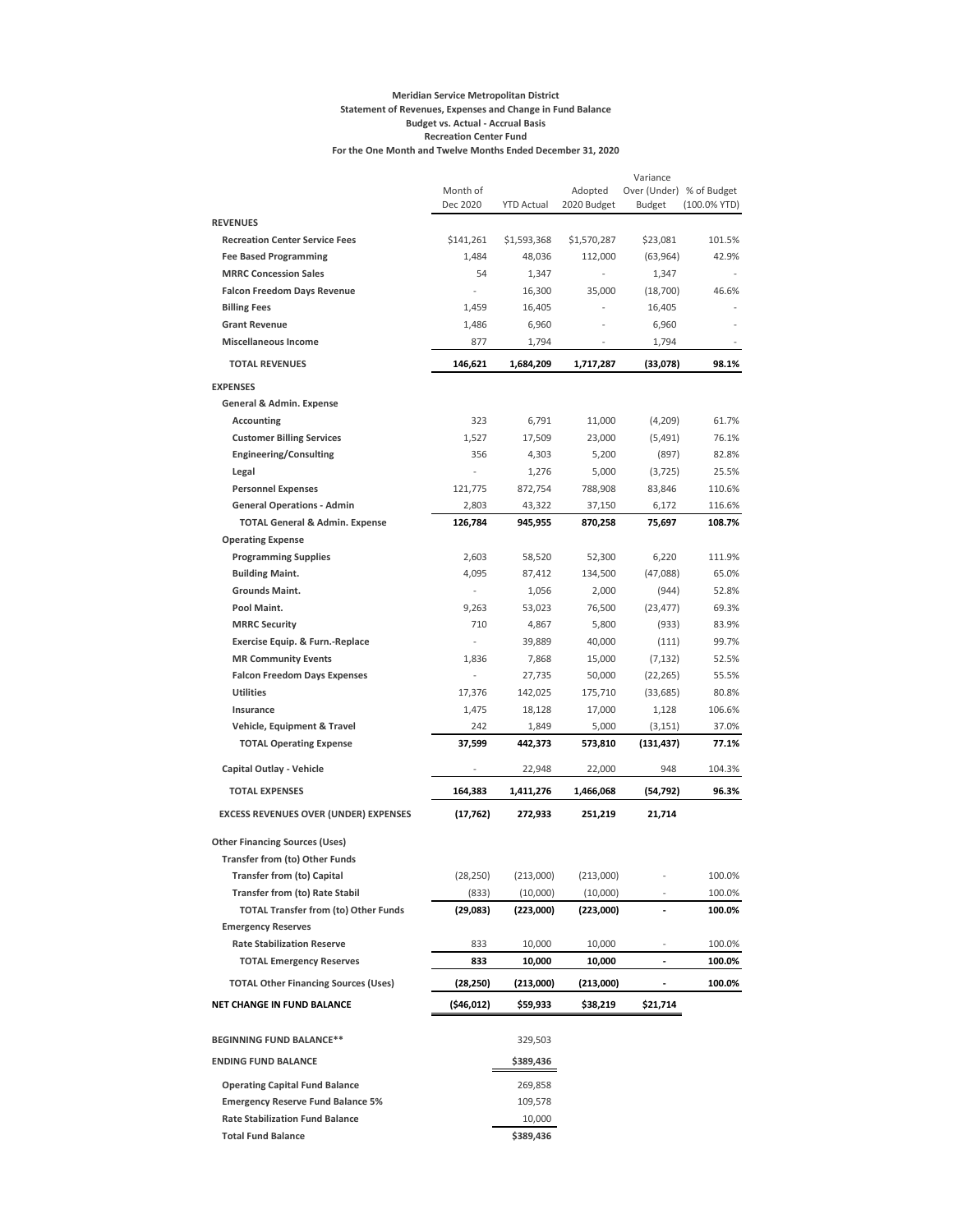#### **Meridian Service Metropolitan District Statement of Revenues, Expenses and Change in Fund Balance Budget vs. Actual - Accrual Basis Capital Fund For the One Month and Twelve Months Ended December 31, 2020**

|                                              | Month of<br>Dec 2020 | <b>YTD Actual</b> | Adopted<br>2020 Budget | Variance<br>Over (Under)<br><b>Budget</b> | % of Budget<br>(100.0%<br>YTD) |
|----------------------------------------------|----------------------|-------------------|------------------------|-------------------------------------------|--------------------------------|
| <b>REVENUES</b>                              |                      |                   |                        |                                           |                                |
| IGA Shared Water Cost Reimb.                 | \$34,591             | \$38,064          | \$180,000              | ( \$141, 936)                             | 21.1%                          |
| IGA Shared Sewer Cost Reimb.                 | 18,958               | 20,819            | 89,200                 | (68, 381)                                 | 23.3%                          |
| <b>Interest Income</b>                       | 436                  | 30,602            |                        | 30,602                                    |                                |
| <b>TOTAL REVENUES</b>                        | 53,985               | 89,485            | 269,200                | (179, 715)                                | 33.2%                          |
| <b>EXPENSES</b>                              |                      |                   |                        |                                           |                                |
| General & Admin. Expense                     |                      |                   |                        |                                           |                                |
| Legal                                        | 819                  | 819               | 2,000                  | (1, 181)                                  | 40.9%                          |
| <b>TOTAL General &amp; Admin. Expense</b>    | 819                  | 819               | 2,000                  | (1, 181)                                  | 40.9%                          |
| <b>Capital Expense - Other</b>               |                      |                   |                        |                                           |                                |
| <b>Build-Out CIP &amp; Funding Plan</b>      | 383                  | 7,743             | 60,000                 | (52, 258)                                 | 12.9%                          |
| <b>TOTAL Capital Expense - Other</b>         | 383                  | 7,743             | 60,000                 | (52, 258)                                 | 12.9%                          |
| Capital Expense P&G Fund 15                  |                      |                   |                        |                                           |                                |
| 3rd Const & Acq-Winding Walk                 |                      | 300,000           | 300,000                |                                           | 100.0%                         |
| <b>TOTAL Capital Expense P&amp;G Fund 15</b> |                      | 300,000           | 300,000                |                                           | 100.0%                         |
| <b>Capital Expense MRRC Fund 16</b>          |                      |                   |                        |                                           |                                |
| <b>Lot Pavement</b>                          |                      | 3,159             | 3,200                  | (41)                                      | 98.7%                          |
| <b>TOTAL Capital Expense MRRC Fund 16</b>    |                      | 3,159             | 3,200                  | (41)                                      | 98.7%                          |
| <b>Capital Expense Water Fund 40</b>         |                      |                   |                        |                                           |                                |
| Well Site #6                                 | 560                  | 937,590           | 1,100,000              | (162, 410)                                | 85.2%                          |
| <b>Guthrie Well Area B &amp; Line Exp</b>    |                      | 5,372             | 50,000                 | (44, 628)                                 | 10.7%                          |
| <b>Guthrie Well LFH-2 Rehab</b>              |                      | 69,726            | 70,000                 | (274)                                     | 99.6%                          |
| Purchase WHMD 2.0 MG Water Tank              |                      |                   | 200,000                | (200,000)                                 |                                |
| <b>ACGC Weir Improvements</b>                | 10,176               | 232,654           | 240,000                | (7, 346)                                  | 96.9%                          |
| Well Site No. 5, 7 & 8                       | 24,214               | 119,025           | 100,000                | 19,025                                    | 119.0%                         |
| <b>Eastonville Raw Water Pipeline</b>        | 3,355                | 8,470             | 30,000                 | (21, 530)                                 | 28.2%                          |
| <b>TOTAL Capital Expense Water Fund 40</b>   | 38,306               | 1,372,838         | 1,790,000              | (417,162)                                 | 76.7%                          |
| <b>Capital Expense Sewer Fund 50</b>         |                      |                   |                        |                                           |                                |
| <b>Lift Station 2020 Improvements</b>        |                      | 224,262           | 245,000                | (20, 738)                                 | 91.5%                          |
| <b>Woodmen Hills Sewer Bypass</b>            | 2,736                | 36,990            | 100,000                | (63,010)                                  | 37.0%                          |
| <b>TDS Treatment at Cherokee</b>             |                      |                   | 48,000                 | (48,000)                                  |                                |
| <b>TOTAL Capital Expense Sewer Fund 50</b>   | 2,736                | 261,252           | 393,000                | (131, 748)                                | 66.5%                          |
| <b>TOTAL EXPENSES</b>                        | 42,243               | 1,945,811         | 2,548,200              | (602, 389)                                | 76.4%                          |
| <b>EXCESS REVENUES OVER (UNDER) EXPENSES</b> | 11,742               | (1,856,326)       | (2,279,000)            | 422,674                                   |                                |
| <b>Other Financing Sources (Uses)</b>        |                      |                   |                        |                                           |                                |
| <b>Transfer from (to) Other Funds</b>        |                      |                   |                        |                                           |                                |
| <b>Transfer from (to) MRMD</b>               |                      | 4,184,000         | 4,184,000              |                                           | 100.0%                         |
| <b>Transfer from (to) P&amp;G Fund</b>       | 145,995              | 783,978           | 783,978                |                                           | 100.0%                         |
| Transfer from (to) Rec Fund                  | 28,250               | 213,000           | 213,000                |                                           | 100.0%                         |
| <b>Transfer from (to) Water Fund</b>         | 80,333               | 964,000           | 964,000                |                                           | 100.0%                         |
| <b>Transfer from (to) Sewer Fund</b>         | 91,667               | 1,100,000         | 1,100,000              |                                           | 100.0%                         |
| <b>TOTAL Transfer from (to) Other Funds</b>  | 346,245              | 7,244,978         | 7,244,978              | $\overline{a}$                            | 100.0%                         |
| <b>TOTAL Other Financing Sources (Uses)</b>  | 346,245              | 7,244,978         | 7,244,978              |                                           | 100.0%                         |
| NET CHANGE IN FUND BALANCE                   | \$357,986            | \$5,388,652       | \$4,965,978            | \$422,674                                 |                                |
|                                              |                      |                   |                        |                                           |                                |
| <b>BEGINNING FUND BALANCE**</b>              |                      | 2,572,890         |                        |                                           |                                |
| <b>ENDING FUND BALANCE</b>                   |                      | \$7,961,542       |                        |                                           |                                |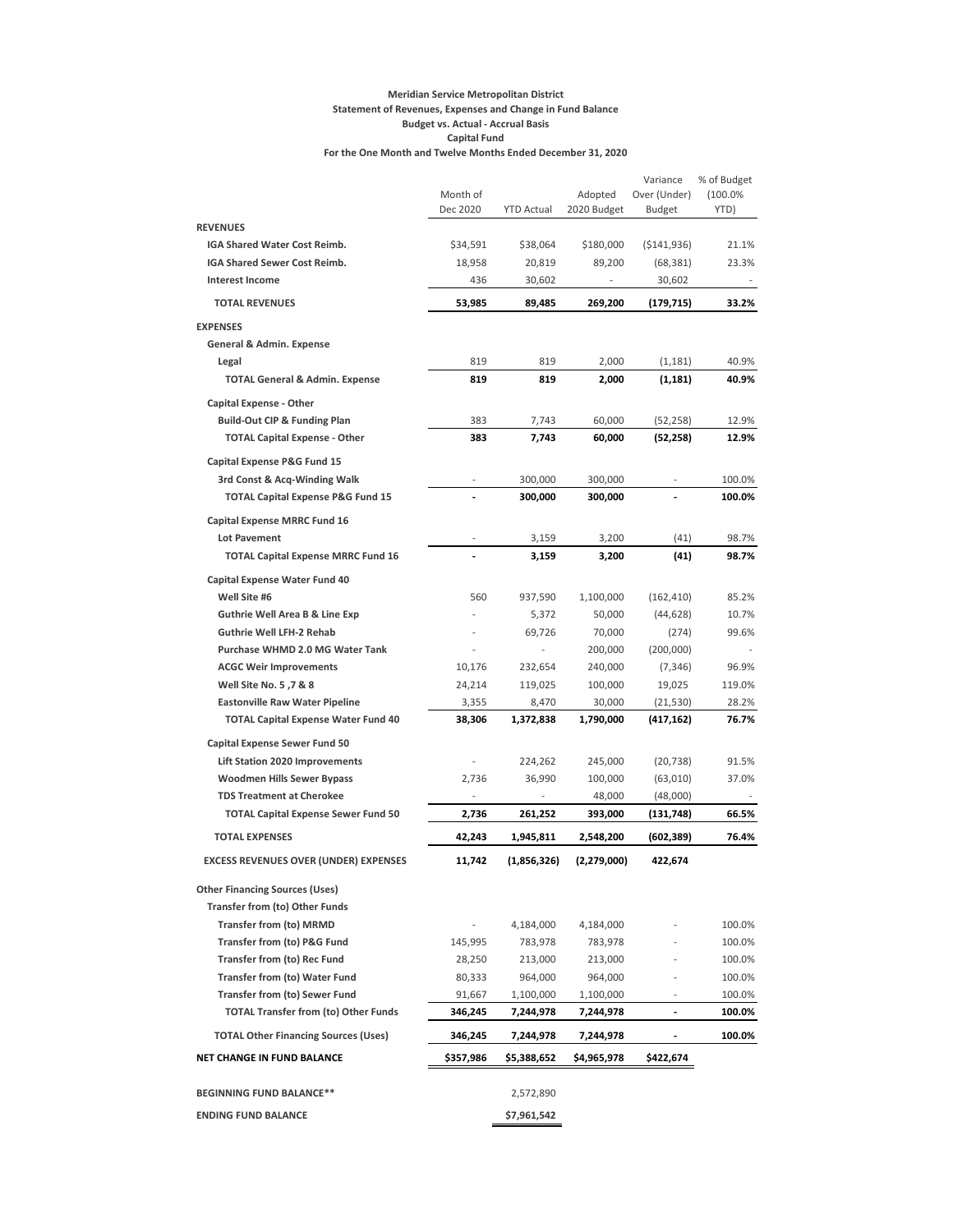#### **Meridian Service Metropolitan District Statement of Revenues, Expenses and Change in Fund Balance Budget vs. Actual - Accrual Basis Water Fund For the One Month and Twelve Months Ended December 31, 2020**

|                                              |                          |                        |                        | Variance           | % of Budget |
|----------------------------------------------|--------------------------|------------------------|------------------------|--------------------|-------------|
|                                              | Month of                 |                        | Adopted                | Over (Under)       | (100.0%     |
| <b>REVENUES</b>                              | Dec 2020                 | <b>YTD Actual</b>      | 2020 Budget            | <b>Budget</b>      | YTD)        |
| <b>Water Service Fees - Res.</b>             |                          |                        |                        |                    | 102.7%      |
| Water Service Fees - Comm.                   | \$168,035<br>18,209      | \$2,357,126<br>153,712 | \$2,294,915<br>134,520 | \$62,211<br>19,192 | 114.3%      |
| <b>Meter Set Fees</b>                        | 12,000                   | 213,463                | 235,817                | (22, 355)          | 90.5%       |
| Irrigation                                   | 9,978                    | 236,250                | 240,395                | (4, 145)           | 98.3%       |
| <b>UB - Water Adjustments</b>                | (48)                     | (6, 762)               | 8,400                  | (15, 162)          |             |
| IGA Shared Water Cost Reimb.                 | 9,272                    | 25,737                 | 31,265                 | (5,528)            | 82.3%       |
| <b>Billing Fees</b>                          | 1,459                    | 16,405                 | 17,350                 | (945)              | 94.6%       |
| <b>Grant Revenue</b>                         | 500                      | 856                    | 500                    | 356                | 171.3%      |
| <b>Miscellaneous Income</b>                  | 2,480                    | 5,861                  | 3,380                  | 2,481              | 173.4%      |
|                                              |                          |                        |                        |                    |             |
| <b>TOTAL REVENUES</b>                        | 221,885                  | 3,002,648              | 2,966,542              | 36,106             | 101.2%      |
| <b>EXPENSES</b>                              |                          |                        |                        |                    |             |
| General & Admin. Expense                     |                          |                        |                        |                    |             |
| Accounting                                   | 803                      | 17,011                 | 17,000                 | 11                 | 100.1%      |
| <b>Customer Billing Services</b>             | 3,712                    | 42,560                 | 42,000                 | 560                | 101.3%      |
| <b>Engineering/Consulting</b>                | 9,062                    | 58,403                 | 47,350                 | 11,053             | 123.3%      |
| Legal                                        | ÷,                       | 10,674                 | 10,700                 | (26)               | 99.8%       |
| <b>Personnel Expenses</b>                    | 58,160                   | 392,393                | 383,250                | 9,143              | 102.4%      |
| <b>General Operations - Admin</b>            | 1,703                    | 17,845                 | 17,400                 | 445                | 102.6%      |
| <b>TOTAL General &amp; Admin. Expense</b>    | 73,440                   | 538,887                | 517,700                | 21,187             | 104.1%      |
| <b>Operating Expense</b>                     |                          |                        |                        |                    |             |
| <b>Water Operations General</b>              | 2,053                    | 121,858                | 120,000                | 1,858              | 101.5%      |
| <b>Raw Water Operations</b>                  | $\overline{\phantom{a}}$ | 13,069                 | 35,000                 | (21, 931)          | 37.3%       |
| <b>Water Treatment Operations</b>            | 1,630                    | 30,207                 | 32,500                 | (2, 293)           | 92.9%       |
| <b>Water Distribution Operations</b>         | (196)                    | 614,264                | 638,500                | (24, 236)          | 96.2%       |
| <b>Non-Potable Water Operations</b>          |                          | 23,896                 | 35,500                 | (11,604)           | 67.3%       |
| <b>Utilities</b>                             | 45,587                   | 449,475                | 436,000                | 13,475             | 103.1%      |
| Insurance                                    | 3,692                    | 44,572                 | 44,600                 | (28)               | 99.9%       |
| Vehicle, Equipment & Travel                  | 1,170                    | 9,712                  | 10,000                 | (288)              | 97.1%       |
| <b>TOTAL Operating Expense</b>               | 53,937                   | 1,307,053              | 1,352,100              | (45,047)           | 96.7%       |
| Capital Outlay - Vehicle                     |                          | 28,634                 | 29,000                 | (366)              | 98.7%       |
| <b>TOTAL EXPENSES</b>                        | 127,377                  | 1,874,574              | 1,898,800              | (24,226)           | 98.7%       |
| <b>EXCESS REVENUES OVER (UNDER) EXPENSES</b> | 94,508                   | 1,128,074              | 1,067,742              | 60,332             |             |
| <b>Other Financing Sources (Uses)</b>        |                          |                        |                        |                    |             |
| Tap & Transfers from (to) Other Funds        |                          |                        |                        |                    |             |
| <b>Tap Fees Received</b>                     | 170,000                  | 2,885,000              | 2,519,500              | 365,500            | 114.5%      |
| <b>Tap Fees Transferred to MRMD</b>          | (637,500)                | (3,077,000)            | (2,439,500)            | (637,500)          | 126.1%      |
| <b>Transfer from (to) Capital</b>            | (80, 333)                | (964,000)              | (964,000)              |                    | 100.0%      |
| <b>Transfer from (to) Emer Reserve</b>       | (12,500)                 | (150,000)              | (150,000)              |                    | 100.0%      |
| <b>Transfer from (to) Rate Stabil</b>        | (3, 333)                 | (40,000)               | (40,000)               |                    | 100.0%      |
| TOTAL Tap & Transfers from (to) Other Fun    | (563, 667)               | (1,346,000)            | (1,074,000)            | (272,000)          | 125.3%      |
| <b>Emergency Reserves</b>                    |                          |                        |                        |                    |             |
| <b>Emergency Reserve (5%)</b>                | 12,500                   | 150,000                | 150,000                |                    | 100.0%      |
| <b>Rate Stabilization Reserve</b>            | 3,333                    | 40,000                 | 40,000                 |                    | 100.0%      |
| <b>TOTAL Emergency Reserves</b>              | 15,833                   | 190,000                | 190,000                |                    | 100.0%      |
|                                              |                          |                        |                        |                    |             |
| <b>TOTAL Other Financing Sources (Uses)</b>  | (547,833)                | (1, 156, 000)          | (884,000)              | (272,000)          | 130.8%      |
| NET CHANGE IN FUND BALANCE                   | (\$453,325)              | (\$27,926)             | \$183,742              | ( \$211,668)       |             |
| BEGINNING FUND BALANCE**                     |                          | 2,427,743              |                        |                    |             |
| <b>ENDING FUND BALANCE</b>                   |                          | \$2,399,817            |                        |                    |             |
| <b>Operating Capital Fund Balance</b>        |                          | 1,344,064              |                        |                    |             |
| <b>Emergency Reserve Fund Balance 5%</b>     |                          | 715,753                |                        |                    |             |
| <b>Rate Stabilization Fund Balance</b>       |                          | 340,000                |                        |                    |             |
| <b>Total Fund Balance</b>                    |                          | \$2,399,817            |                        |                    |             |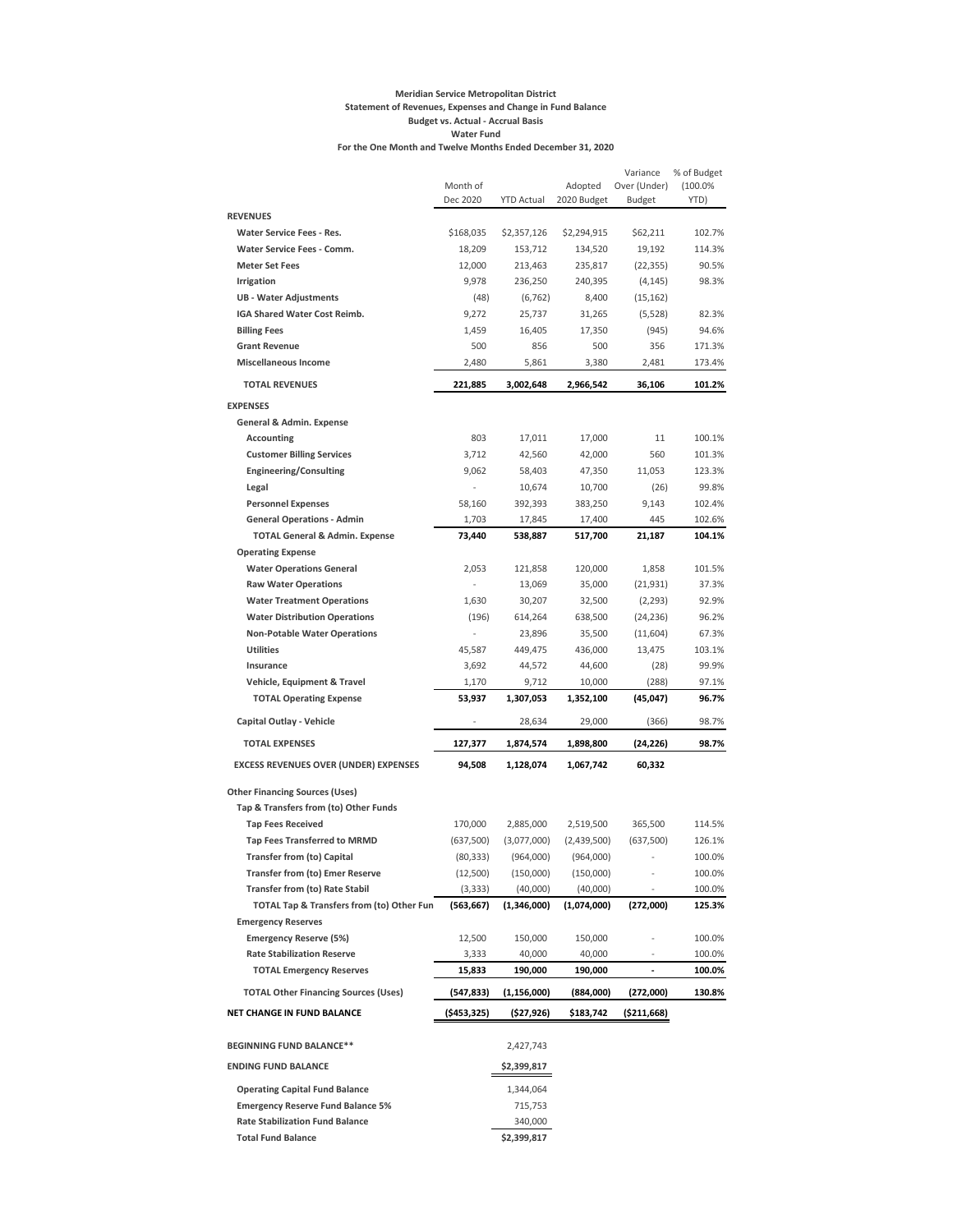#### **Meridian Service Metropolitan District Statement of Revenues, Expenses and Change in Fund Balance Budget vs. Actual - Accrual Basis Sewer Fund For the One Month and Twelve Months Ended December 31, 2020**

|                                              | Month of<br>Dec 2020 | <b>YTD Actual</b> | Adopted<br>2020 Budget | Variance<br>Over (Under)<br><b>Budget</b> | % of Budget<br>(100.0%<br>YTD) |
|----------------------------------------------|----------------------|-------------------|------------------------|-------------------------------------------|--------------------------------|
| <b>REVENUES</b>                              |                      |                   |                        |                                           |                                |
| Sewer Fees - Res.                            | \$135,146            | \$1,525,179       | \$1,498,000            | \$27,179                                  | 101.8%                         |
| Sewer Fees - Comm.                           | (9,864)              | 23,821            | 36,125                 | (12, 304)                                 | 65.9%                          |
| <b>Sterling Ranch Revenue</b>                | $\frac{1}{2}$        | 2,679,452         | 1,460,000              | 1,219,452                                 | 183.5%                         |
| IGA Shared Sewer Cost Reimb.                 | 16,915               | 77,086            | 100,000                | (22, 914)                                 | 77.1%                          |
| <b>Billing Fees</b>                          | 1,459                | 16,405            | 17,350                 | (945)                                     | 94.6%                          |
| <b>Grant Revenue</b>                         | 500                  | 1,694             | 2,000                  | (306)                                     | 84.7%                          |
| <b>Insurance Claim Reimb</b>                 | 5,612                | 5,612             |                        | 5,612                                     |                                |
| <b>Interest Income</b>                       | 29                   | 32,071            | 32,100                 | (29)                                      | 99.9%                          |
| <b>Miscellaneous Income</b>                  | 2,123                | 4,171             | 2,050                  | 2,121                                     | 203.5%                         |
| <b>TOTAL REVENUES</b>                        | 151,918              | 4,365,492         | 3,147,625              | 1,217,867                                 | 138.7%                         |
| <b>EXPENSES</b>                              |                      |                   |                        |                                           |                                |
| General & Admin. Expense                     |                      |                   |                        |                                           |                                |
| Accounting                                   | 781                  | 16,382            | 17,000                 | (618)                                     | 96.4%                          |
| <b>Customer Billing Services</b>             | 3,614                | 41,436            | 40,870                 | 566                                       | 101.4%                         |
| <b>Engineering/Consulting</b>                | 42,123               | 228,325           | 210,000                | 18,325                                    | 108.7%                         |
| Legal                                        | 78,499               | 530,958           | 420,000                | 110,958                                   | 126.4%                         |
| <b>Personnel Expenses</b>                    | 58,013               | 338,923           | 323,450                | 15,473                                    | 104.8%                         |
| <b>General Operations - Admin</b>            | 1,731                | 15,921            | 15,875                 | 46                                        | 100.3%                         |
| <b>TOTAL General &amp; Admin. Expense</b>    | 184,761              | 1,171,945         | 1,027,195              | 144,750                                   | 114.1%                         |
| <b>Operating Expense</b>                     |                      |                   |                        |                                           |                                |
| <b>Sewer Operations</b>                      | 23,170               | 392,109           | 400,000                | (7,891)                                   | 98.0%                          |
| <b>Lift Station Operations</b>               | 11,049               | 157,089           | 164,170                | (7,081)                                   | 95.7%                          |
| <b>Lift Station Operations-Shared</b>        | 9,274                | 83,854            | 96,800                 | (12, 946)                                 | 86.6%                          |
| <b>Utilities</b>                             | 328                  | 4,331             | 4,700                  | (369)                                     | 92.1%                          |
| Insurance                                    | 3,594                | 43,756            | 45,000                 | (1,244)                                   | 97.2%                          |
| Vehicle, Equipment & Travel                  | 359                  | 14,662            | 15,700                 | (1,038)                                   | 93.4%                          |
| <b>TOTAL Operating Expense</b>               | 47,773               | 695,800           | 726,370                | (30, 570)                                 | 95.8%                          |
| Capital Outlay - Vehicle                     |                      | 83,812            | 84,000                 | (188)                                     | 99.8%                          |
| <b>TOTAL EXPENSES</b>                        | 232,534              | 1,951,557         | 1,837,565              | 113,992                                   | 106.2%                         |
| <b>EXCESS REVENUES OVER (UNDER) EXPENSES</b> | (80, 616)            | 2,413,936         | 1,310,060              | 1,103,876                                 |                                |
| <b>Other Financing Sources (Uses)</b>        |                      |                   |                        |                                           |                                |
| Tap & Transfers from (to) Other Funds        |                      |                   |                        |                                           |                                |
| <b>Tap Fees Received</b>                     | 170,000              | 2,885,000         | 2,519,500              | 365,500                                   | 114.5%                         |
| <b>Tap Fees Transferred to MRMD</b>          | (637,500)            | (3,077,000)       | (2,439,500)            | (637,500)                                 | 126.1%                         |
| Transfer from (to) P&G Fund                  | (187,500)            | (750,000)         | (750,000)              |                                           | 100.0%                         |
| <b>Transfer from (to) Capital</b>            | (91, 667)            | (1,100,000)       | (1, 100, 000)          |                                           | 100.0%                         |
| Transfer from (to) Emer. (\$2)               | (5,816)              | (65, 526)         | (63, 768)              | (1,758)                                   | 102.8%                         |
| Transfer from (to) Rate Stabil               | (3, 333)             | (40,000)          | (40,000)               |                                           | 100.0%                         |
| TOTAL Tap & Transfers from (to) Other Fun    | (755, 816)           | (2,147,526)       | (1,873,768)            | (273, 758)                                | 114.6%                         |
| <b>Emergency Reserves</b>                    |                      |                   |                        |                                           |                                |
| Emergency Reserve (\$2) - Sewer              | 5,816                | 65,526            | 63,768                 | 1,758                                     | 102.8%                         |
| <b>Rate Stabilization Reserve</b>            | 3,333                | 40,000            | 40,000                 | ۰                                         | 100.0%                         |
| <b>TOTAL Emergency Reserves</b>              | 9,149                | 105,526           | 103,768                | 1,758                                     | 101.7%                         |
| <b>TOTAL Other Financing Sources (Uses)</b>  | (746,667)            | (2,042,000)       | (1,770,000)            | (272,000)                                 | 115.4%                         |
| NET CHANGE IN FUND BALANCE                   | (\$827,283)          | \$371,936         | (\$459,940)            | \$831,876                                 |                                |
| <b>BEGINNING FUND BALANCE**</b>              |                      | 1,957,731         |                        |                                           |                                |
| <b>ENDING FUND BALANCE</b>                   |                      | \$2,329,667       |                        |                                           |                                |
| <b>Operating Capital Fund Balance</b>        |                      | 1,095,805         |                        |                                           |                                |
| <b>Emergency Reserve Fund Balance 5%</b>     |                      | 561,804           |                        |                                           |                                |
| Sewer Reserve Fund Balance \$2               |                      | 332,058           |                        |                                           |                                |
| <b>Rate Stabilization Fund Balance</b>       |                      | 340,000           |                        |                                           |                                |
| <b>Total Fund Balance</b>                    |                      | \$2,329,667       |                        |                                           |                                |